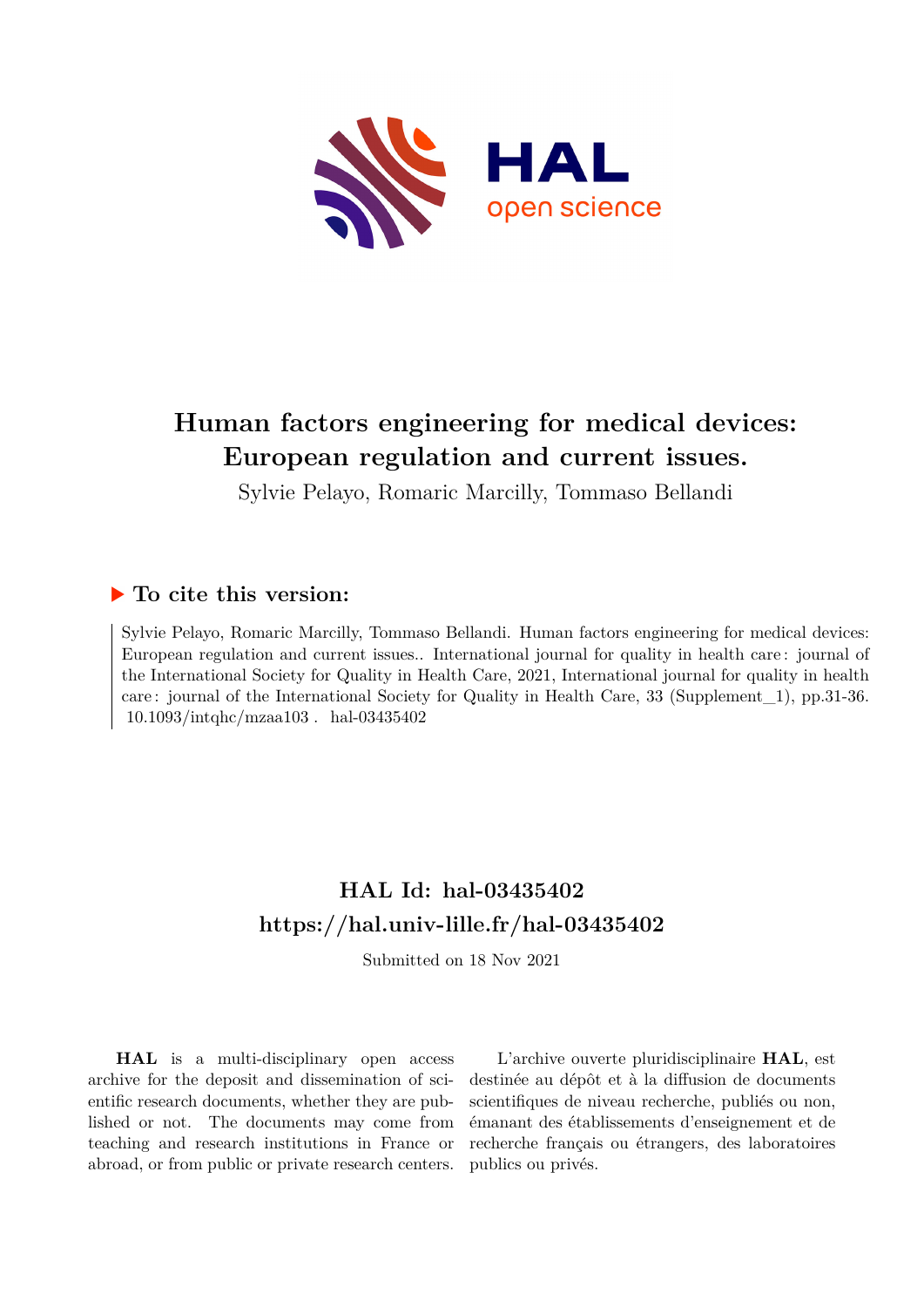

*International Journal for Quality in Health Care*, 2020, (0), 1–6 doi:10.1093/intqhc/mzaa103 Advance Access Publication Date: xx xxx xxx Perspectives on Quality

Perspectives on Quality

# **Human factors engineering for medical devices: European regulation and current issues**

**SYLVIA PELAYO1 , ROMARIC MARCILLY1 AND TOMMASO BELLANDI2**

<sup>1</sup>Univ. Lille, CHU Lille, ULR 2694—METRICS: Évaluation des technologies de santé et des pratiques médicales, INSERM-CIC-IT 1403/Evalab, F-59000, Lille, France and <sup>2</sup>Director Patient Safety Unit, Tuscany North West Trust, Regional Health Service

Address reprint requests to: Sylvia Pelayo, CIC-IT 1403, Université de Lille/CHU de Lille/Inserm, Institut Cœur Poumon, Bd du Professeur jules Leclercq, 3ième étage Aile Est, CS 70001, 59037 Lille Cedex. Tel./Fax: +33 320 444 883; Fax:  $+33$  320 446 715; E-mail: <sylvia.pelayo@univ-lille.fr>

Received 25 August 2020; Editorial Decision 20 August 2020; Revised 15 August 2020; Accepted 26 August 2020

#### **Abstract**

A large proportion of the patient injuries or deaths attributable to medical device (MD) misuse can be eliminated and/or mitigated by adopting an effective human factors and ergonomics (HFE) approach. The implementation of a usability engineering process is now mandatory for MD manufacturers seeking to obtain the European Union's CE Mark. Here, we describe the European Union's HFE regulation and highlight the challenges faced by (i) manufacturers implementing this regulation and (ii) regulatory bodies charged with assessing the compliance of usability files. In Europe, 95% of MD manufacturers are small- and medium-sized enterprises; compliance with the CE Mark regulations is a real challenge to their competitiveness. Levels of knowledge about HFE vary greatly from one regulatory organization to another, which can sometimes lead to very different expectations. We also present the specific use-related risk management approach required by the HFE regulation. Lastly, we focus on the limitations of the HFE regulation for MDs and on future HFE challenges in further reducing and/or eliminating MD use errors. The main challenge is the need to go beyond technology design and the premarket assessment and to look at the postproduction stage; the coupling between an MD and a sociotechnical system can lead to consequences that were not predicted during the design process. This implies the need to consider the emerging properties of technologies in use by involving all the stakeholders.

**Key words:** ergonomics, risk, human factors, medical device

#### **Introduction**

Over the last few decades, innovative medical devices (MDs) have become increasingly important for better patient care and public health [1]. Technological innovation is always considered to be a key factor in healthcare; it promises ever better care and, in most cases, cost-effectiveness. Surprisingly, the human factors and ergonomics (HFE) community has accorded little importance to MDs. The number of HFE publications referring explicitly to MDs has only started to grow over the last 10 or so years. The PubMed database contains fewer than 300 publications on this topic, starting in 1983 (Figure 1).

HFE studies of MDs are strongly influenced by the European Union's CE mark regulations. The objectives of the present article are to (i) describe the genesis of MD HFE regulation in Europe, (ii) describe current issues in the HFE regulation, (iii) specifically address the difficulties raised by the use-related risk management approach to MDs required in the European Union and (iv) discuss future challenges in HFE research on MDs.

#### **The genesis of the HFE regulation in the field of MDs: from user error to use error**

The MD market is highly innovative, very large and very diverse; it encompasses more than 20 000 types of product, ranging from single-use consumables (dressings, compresses, etc.), personal protective equipment (PPE), implants (breast prostheses, pacemakers,

© The Author(s) 2020. Published by Oxford University Press on behalf of International Society for Quality in Health Care. All rights reserved. For permissions, please e-mail: journals.permissions@oup.com **1**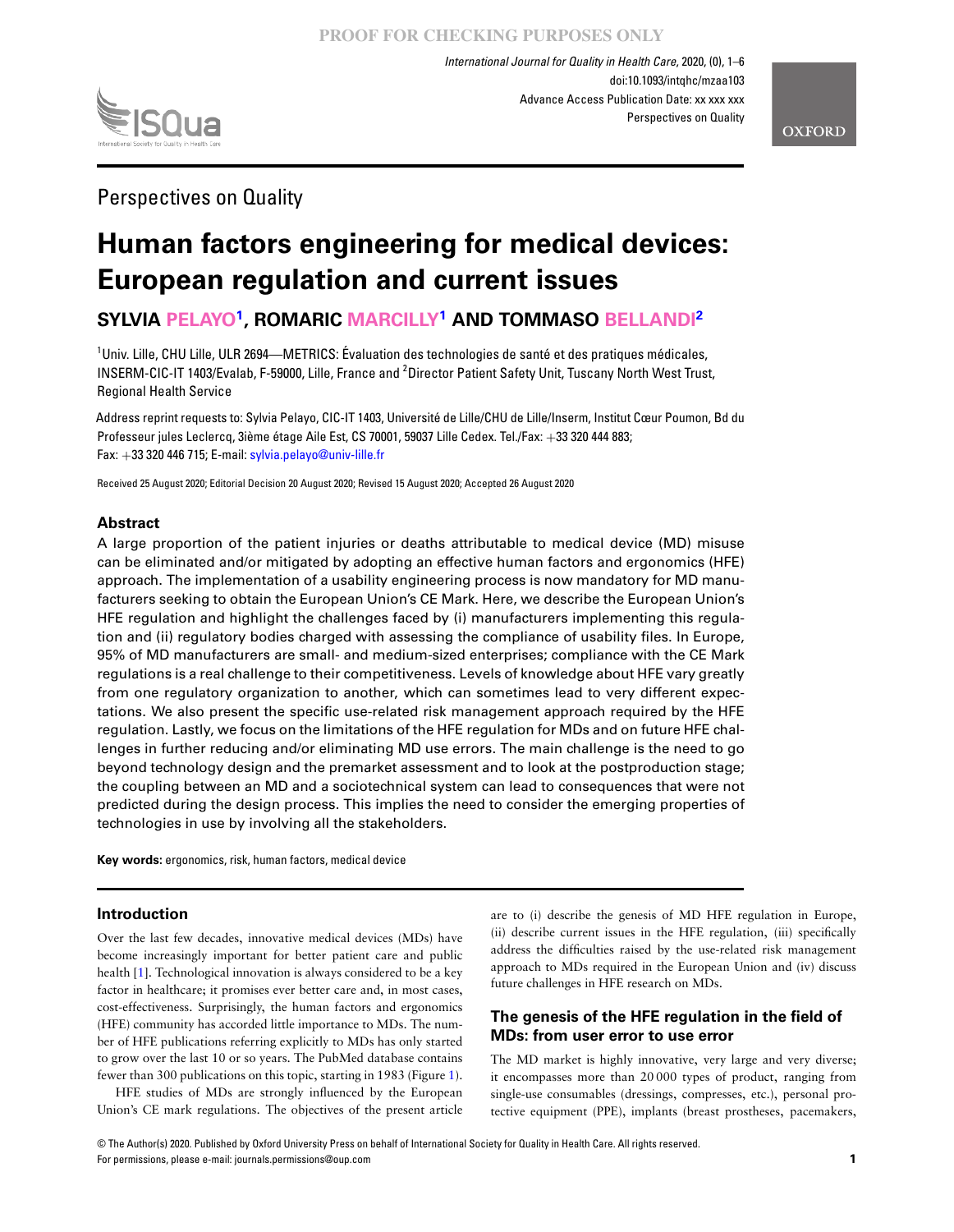

Figure 1 In June 2020, the PubMed database (titles and abstracts) was searched with the following keywords: 'Human Factor\*' OR 'Ergonomic\*' OR 'Usability' AND 'Medical device\*'.

etc.), infusion pumps, medical beds, diagnostic devices, reagents and lab robots. The European Union's Regulation 2017/745 defines an MD as 'any instrument, apparatus, implement, machine, appliance, implant, reagent for in vitro use, software, material or other similar or related article, intended by the manufacturer to be used, alone or in combination, for human beings, for one or more of the specific medical purpose(s) […]' [2]. The medical indication claimed for an MD is thus critical.

However, the way an MD is used by its users has an impact on its clinical benefit and, more broadly, on the quality of care or even patient safety. The HFE and patient safety literatures abound with stories of death due to a use error, i.e. 'a user action or lack of action while using the MD that leads to a different result than that intended by the manufacturer or expected by the user' [3]. These problems are more common than most people realize and are not limited to a small number of complex MDs. A well-known illustration is the case of Denise Melanson—a Canadian who died after an infusion pump was programed by a nurse to deliver a medication over 4 hours rather than 4 days [4]. Another example involved 34 German patients who required re-operation because their knee prostheses were implanted in the absence of bone cement [5].

If an MD has a problem, the user was always the first to be blamed [6]. Indeed, if the device has performed technically as intended, then the user is typically accused of lacking training, being inattentive or incompetent or not reading the instructions. However, there is a growing recognition that 'user error' ('human error') is not independent of the broader work system within which users act and interact [7]. Under this view, errors are considered as a consequence of a failure of one or several parts of the system, rather than being entirely attributable to the individual involved. The European Union's regulatory system for MDs has acknowledged this conceptual change by replacing the term 'user error' by the term 'use error' [8]. Designinduced use errors are therefore seen as a possible cause of patient injury or death. This change in mindset raises the question of the appropriateness of design choices for the use of an MD by specific users and in specific contexts [9].

The change also highlights the importance of taking account of actual work procedures, habits and collective aspects of use, as well as the characteristics of the work environment within which humans and technologies interact. The MD will impact work

practices and changes must be anticipated during the MD design phase. This system-based approach to designing tools is widely acknowledged by the HFE community as being essential. The approach requires an understanding of all the factors related to how an MD is used. However, it is known that some issues go beyond the MD per se and concern (for example) collaboration on shared processes—even when people are not using the MD—or institution's broader organizational policies.

In Europe, EN 62366 [8] is the harmonized HFE standard for MDs. It was adapted from the international standard IEC 62366 (Figure 2) and came into force in 2007—a few years after the USA adopted similar regulations [10, 11]. This European standard was then significantly revised and reorganized  $[3,12]$  so that it was more in line with the 2011 draft guidance on human factors of the FDA [13]. These HFE standards are standards for the analysis, design, verification and validation of safety-related usability through the MD development cycle.

It should be noted that the terms 'human factors engineering' and 'usability engineering' are considered to be synonyms in the abovementioned standards and can be used interchangeably [14]; we will use the term 'HFE' hereafter.

#### **The human factors engineering regulation for MD and the corresponding method: a use-related risk management approach**

The HFE process is based on human-centered design for interactive systems [15]. This method is intended to make systems usable and useful by (i) focusing on users and their needs and (ii) applying existing HFE knowledge and techniques [16]. This approach promotes effectiveness and efficiency and improves human well-being, user satisfaction, accessibility and sustainability.

The objective of the HFE process (as required by the MD regulations) is to maximize the likelihood that new MDs will be safe and effective for the intended users, applications and context of use [12, 17]. The HFE process is therefore closely intertwined with the risk management process (Figure 3); it evaluates and mitigates usability-induced use errors that could result in risks for patients and healthcare staff. With this goal in mind, manufacturers have to minimize use-related hazards and risks and then confirm that these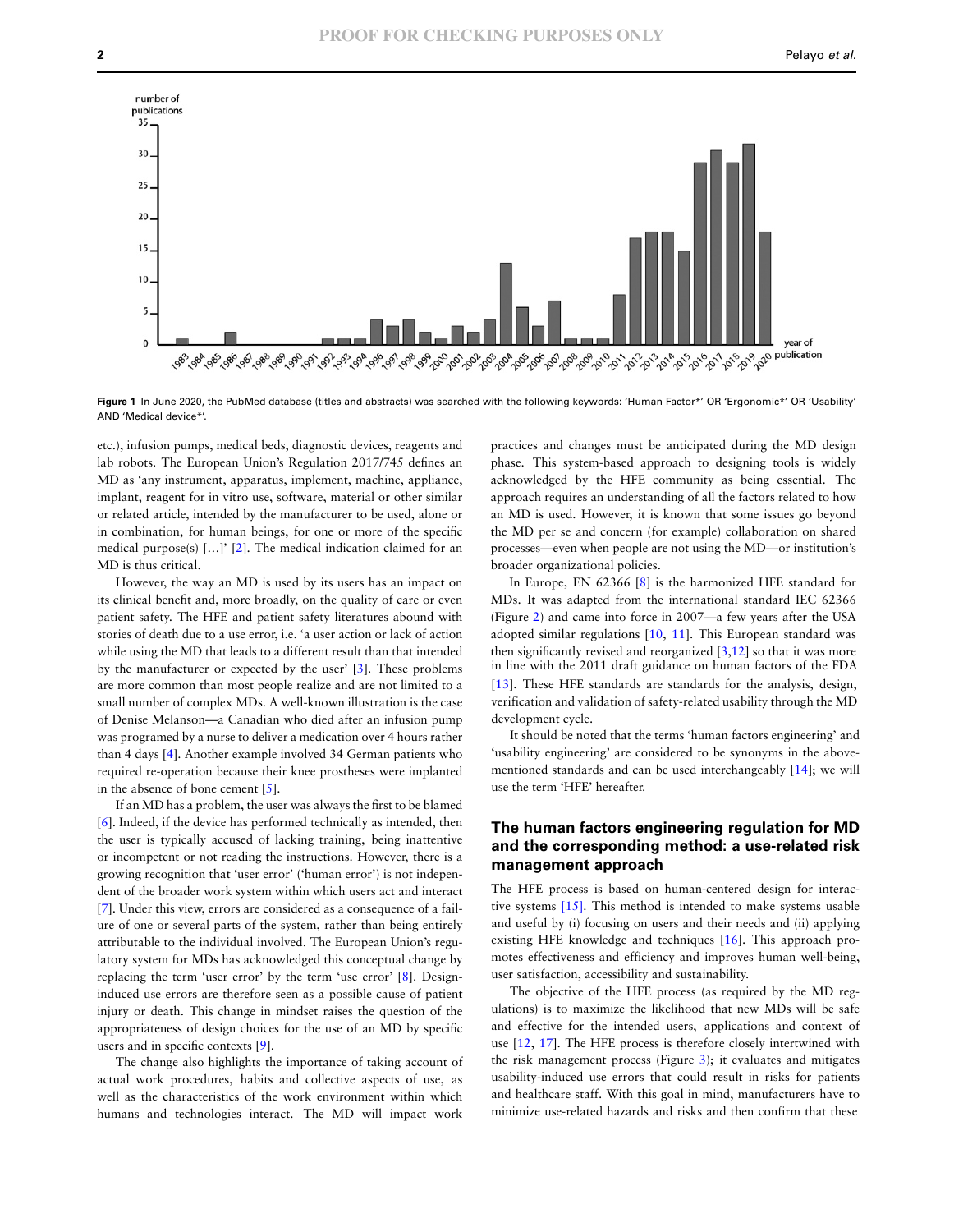

**Figure 2** The main HFE standards and guidance applicable to MDs in Europe and in the USA.

efforts are successful and that users can use the device safely and effectively. The manufacturer has to perform a usability evaluation of the reasonably foreseeable hazard-related use scenarios and evaluate the residual risk. If the HFE process has been complied with, then the usability of an MD as it relates to safety is presumed to be acceptable—unless there is objective evidence to the contrary. The design control process must include an analysis of the risks associated with device use and the measures implemented to reduce those risks.

The HFE effort can be tailored with regard to the risks created by usability problems and the risks' severity. The MD function is also important; a technically simple MD might pose greater use-associated risks and call for much more HFE studies than a more complex one. When the development effort modifies an existing MD, a smallerscale HFE effort can be then focused on the modified elements and the latter's effects on use of the MD.

The use-related risk prevention process is not easy to understand and implement. It is well known that the normative documents and guidelines that are supposed to facilitate the implementation of the process are themselves affected by usability problems [18]. Based on these documents, manufacturers are not able to imagine the HFE process that is truly expected of them: they may think that they already have implemented the HFE process by applying the risk management process. Some manufacturers do not understand what use-related risks are. From the perspective of the notified body (NB), the HFE documents do not provide relevant criteria for assessing compliance with the essential requirements. Implementation of the HFE process clearly requires more than the application of a standard or guideline. Even though the HFE documents must be usable and helpful to their users (e.g. manufacturers and NBs), they cannot alone substitute for in-depth expertise in HFE.

Manufacturers must therefore improve their skills in the field of HFE. This raises the question of the company's initial level of maturity in HFE [19] and then the level required to achieve a satisfactory

cost–benefit ratio. Educating technical and managerial staff about HFE provides companies with long-term benefits [20]. Whether a company should hire a full-time HFE expert will depend on the company size, and the complexity and types of MDs being developed. In this respect, the learned societies for HFE in Europe created a professional certification system in 1992: the Centre for Registration of European Ergonomists is a nonprofit organization that certifies HFE professionals as 'European ergonomists' ('Eur.Erg.') and is endorsed by the International Ergonomics Association.

#### **Human factors engineering regulation for MDs and current issues**

Like all manufacturing industries, MD manufacturers are subject to high costs and time pressure. The MD market is global, dynamic and innovative, with short product life cycles. In Europe, the MD sector comprises around 32 000 companies, 95% of which are smalland medium-sized enterprises [21]. Maintaining an MD manufacturer's competitiveness and capacity for innovation is a real challenge when it has to comply with the regulations for CE marking. Moreover, new European Union regulation on MDs [2] is set to come into force in the spring of 2021; it will tighten requirements and require high levels of clinical evidence. Small- and medium-sized enterprises often have limited internal resources and skills—especially when it comes to HFE. Furthermore, the requirement related to MD HFE is only one of the regulations with which the MD manufacturers must comply. The impact of the new MD regulations and the economic crisis associated with the coronavirus disease 2019 pandemic might be fatal for many manufacturers but represents a unique opportunity for others.

From the regulatory bodies' perspective, the European market is significantly fragmented because many countries have their own set of rules [22]. Even though the regulations are harmonized within the European Union, their implementation is left to the discretion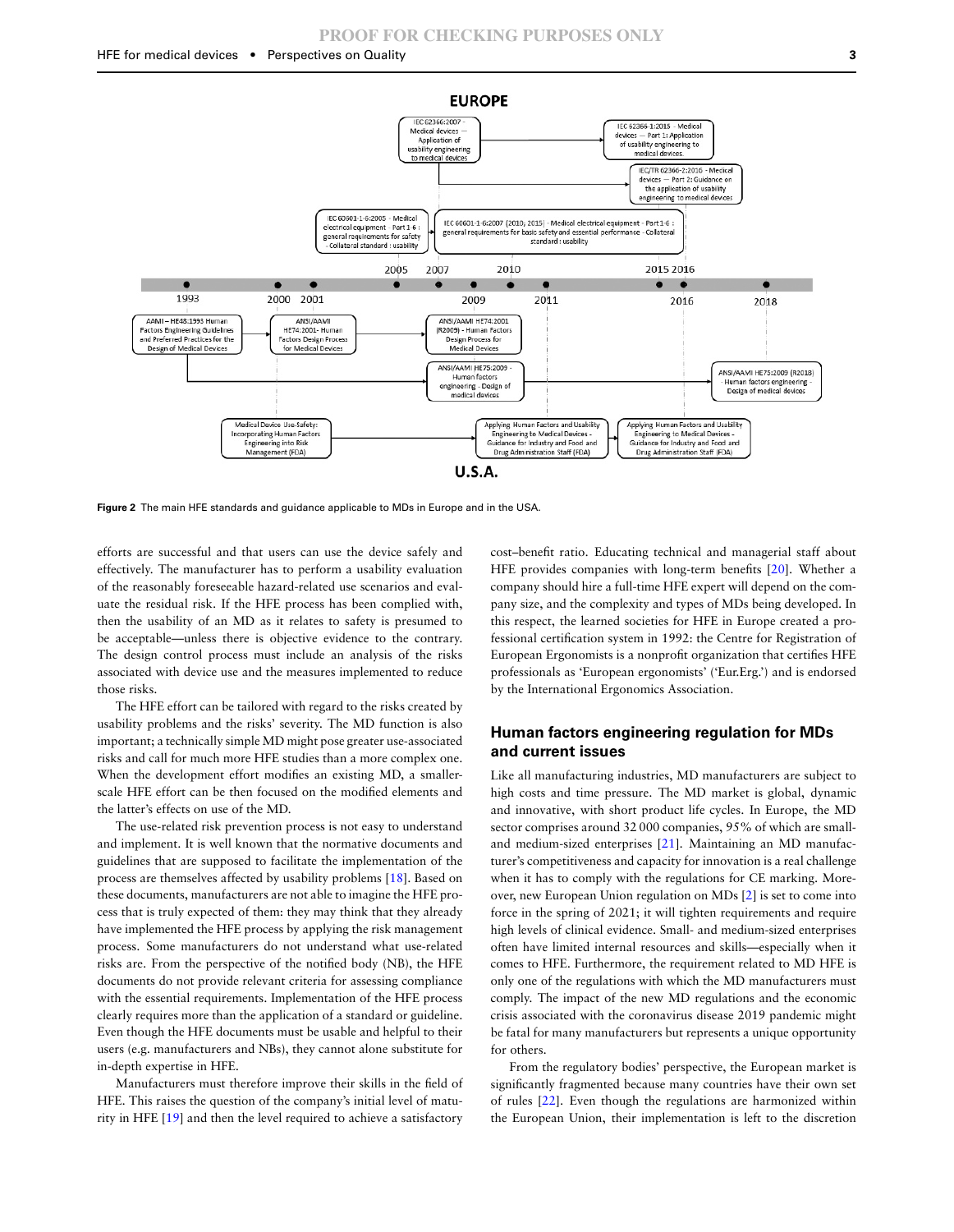

**Figure 3** Steps in the HFE process and their relationships with applicable parts of the risk management process, as described in the IEC 62366–1:2015 usability standard.

of the Member States. NBs are authorized by a Member State to determine whether a marketable product complies with regulatory requirements. The level of emphasis on HFE for MDs and the corresponding skills and knowledge vary markedly from one NB to another. After several scandals [23, 24] and ahead of the imminent introduction of new MD regulation [2], the requirements with which NBs must themselves comply have been radically reinforced. A number of NBs have closed down in the last 5 years, and only 20 are currently designated in the European Union's regulation 2017/745 on MDs [25].

In this context, one can legitimately question the actual impact of these regulatory enhancements (particularly the HFE regulation for MDs) on patient safety and quality of care. There has been a clear increase in the manufacturers' knowledge of the HFE process. Most of the companies no longer question the value of this approach or the meaning of 'use errors', as was the case when the regulation came into force [26]. It is currently imperative for manufacturers to ensure an effective overall market access in order to access the market as quickly as possible. This requires to (i) be able to tailor the HFE effort to the type of MD and the associated use-related risks and (ii) integrate efficiently the HFE process with all the other necessary processes (e.g. technology maturation, preclinical evaluation and health economics assessments). This winning strategy will also be a winning strategy for patients, caregivers and healthcare professionals who will have safe innovations with proven clinical benefit. In this context, HFE cannot be considered as an isolated process; the overall strategy for a MD needs to be well thought through. The various studies must be linked so that each contribution is leveraged: for instance, clinical studies can be designed so that they also generate useful usage data, and usage studies can help to avoid methodological biases linked to MD use and thus refine clinical study protocols. If possible, clinical and usage studies should ideally be combined.

On a more general level, an optimized HFE effort must be scoped at the company level by considering all the various MDs that the company markets. If the MDs marketed by a company are relatively similar in terms of the indication, context of use and/or target users, the HFE studies must be built up through the company's entire MD portfolio in order to build and capitalize on a set of benchmarks. The key challenge is to be able to exploit the user research analyses and results and optimize the testing on several MD benchmarks. Once a company has developed, understood and formalized HFE skills and methodologies for some current products, it can leverage them for other products and for the commercialization of new products. However, the greater the diversity of the company's products, contexts of use and indications, the more difficult it will be to capitalize on the corporate HFE program.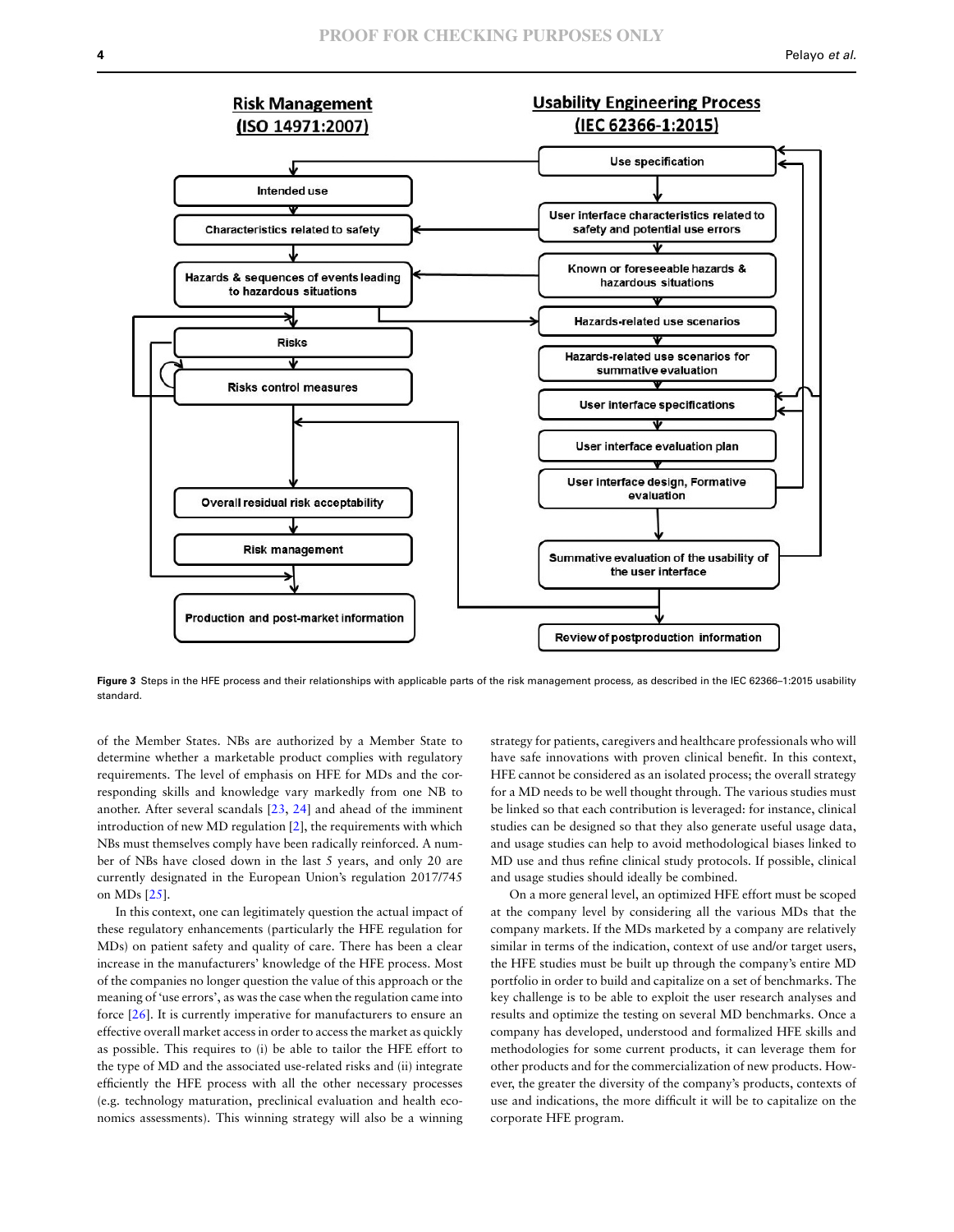#### **Future challenges: going beyond the premarket evaluation**

The European Union's MD regulations constitute a powerful means of promote HFE studies in this field and thus preventing certain userelated risks. However, this regulatory framework is obviously not a 'silver bullet' that will ensure that all MDs are perfectly safe to use. The HFE regulation also poses major problems especially because of its coverage of the MD life cycle. Receipt of the CE mark for MDs requires postmarketing surveillance to be part of the overall risk management process; data related to use error must be analyzed in order to identify the user interface's strengths and shortcomings. However, postmarketing surveillance does not feature in the HFE standard IEC 62366–1, which makes it difficult to consider what will happen after the market launch in terms of MD use.

In fact, it is when a device is coupled to the sociotechnical system that unintended consequences (which could not have been predicted in the design process) emerge [27]. Whereas HFE methods like proactive risk assessment can identify and mitigate design vulnerabilities, they may not evidence emergent issues. The concept of 'dynamic safety' is fundamental for appropriate postmarketing surveillance. Dynamic safety is both an emergent property of a resilient system and the result of adaptive interactions between humans and technologies in a context of use; it relies on workers' tacit knowledge and ability to constantly adjust daily practices as the context of use and job demands change [28]. Let us take the example of PPE. Even though PPE has been used routinely for decades in various epidemic settings, this equipment proved unsatisfactory during the COVID-19 pandemic when outdated designs caused use problems [29].

Going beyond the MD usability during the development phase and analyzing the MD long-term, real-life use is essential. This has major implications for device design, including the need to go beyond technology design and consider emerging properties of technology in use [30]. Product design should be an ongoing process rather than a separate, upstream activity. In the field of design theory, a growing body of research has highlighting the value of ongoing, holistic design processes that are tightly coupled to device use. Thus manufacturers, users, but also other stakeholders, must be able to collaborate on MD continuous design and thus collectively address a range of organizational, technical and functional issues (e.g. at a hospital level). This approach should deliver real benefits to the manufacturer (in terms of a product's long-term viability), institutions, healthcare professionals and patients (in terms of safety and quality of care). As in a learning health system [31], an iterative, virtuous circle of learning for all stakeholders based on a knowledge generation process embedded in daily practice produces continual improvements. The concept of continuous technology implementation [32] even makes sense for seemingly simple-to-use devices, such as PPE.

Regulatory bodies could broaden their perspectives and request the implementation of more real-world performance monitoring, rather than postmarketing surveillance alone. In order to fit the system-based approach to designing tools, widely acknowledged as being essential, a shift in perspective is essential. This requires moving from a product view to a system view to maximize the safety and efficacy of MDs. This change obviously cannot only be the responsibility of manufacturers, in particular for certain complex MDs. It poses significant challenges for regulatory bodies, used to regulating products, not systems. While a full-scale move into a system approach is currently infeasible, regulatory bodies might take further steps in this direction. They could conceivably require approval, for instance, at a hospital level. The manufacturer could

provide detailed information about how the MD should be integrated into the hospital's workflow and staffing system, based on an HFE analysis of how end users act and collaborate. The hospital stakeholders (e.g. the hospital information system staff, human resources staff, heads of clinical units, and general management) should then commit to certain human resources, training and specific implementation procedures to comply with the defined requirements. In the future, regulatory bodies might require even more things, such as periodic retraining and periodic usage inspections. This may seem restrictive from the point of view of the user sites, but some of them are looking for help, guidelines to support the implementation of complex tools, and this is ultimately a winning strategy for all. For home-based MDs, taking a system-based approach is more difficult to consider from a regulatory perspective.

#### **References**

- 1. World Health Organization. Medical device—Full definition. US: world Health Organization; 2020. [updated June 14] Available from: [http://www.](http://www.who.int/medical_devices/full_deffinition/en/) [who.int/medical\\_devices/full\\_deffinition/en/](http://www.who.int/medical_devices/full_deffinition/en/)
- 2. Regulation (EU) 2017/745 of the European Parliament and of the Council of 5 April 2017 on medical devices, amending Directive 2001/83/EC, Regulation (EC) No 178/2002 and Regulation (EC) No 1223/2009 and repealing Council Directives 90/385/EEC and 93/42/EEC.
- 3. International Electrotechnique Commission. Medical devices—part 1: application of usability engineering to medical devices. Geneva: International Electrotechnique Commission; 2015. 96p. Report No.: IEC 62366-1:2015.
- 4. Institute for Safe Medication Practices Canada. *Fluorouracil Incident Root Cause Analysis*. Toronto: Institute for Safe Medication Practices Canada. 2007, 75p.
- 5. Fakler JK, Hase F, Böhme J *et al.* Safety aspects in surgical treatment of pathological fractures of the proximal femur – modular endoprosthetic replacement vs. intramedullary nailing. *Patient Saf Surg* 2013;**7**:37.
- 6. Dekker S. The criminalization of human error in aviation and healthcare: a review. *Saf Sci* 2011;**49**:121–7.
- 7. Vincent C, Blandford A. Maintaining the standard: challenges in adopting best practice when designing medical devices and systems. *Workshop on Interactive Systems in Healthcare (WISH) at AMIA; 2011*. Washington DC: AMIA, 2011, cited April 13, 2019 Available from [https://www.](https://www.academia.edu/31100632/Maintaining_the_standard_Challenges_in_adopting_best_practice_when_designing_medical_devices_and_systems) [academia.edu/31100632/Maintaining\\_the\\_standard\\_Challenges\\_in\\_ado](https://www.academia.edu/31100632/Maintaining_the_standard_Challenges_in_adopting_best_practice_when_designing_medical_devices_and_systems)[pting\\_best\\_practice\\_when\\_designing\\_medical\\_devices\\_and\\_systems](https://www.academia.edu/31100632/Maintaining_the_standard_Challenges_in_adopting_best_practice_when_designing_medical_devices_and_systems)
- 8. International Electrotechnique Commission. Medical devices—application of usability engineering to medical devices. Geneva: International Electrotechnique Commission; 2007. 198p. Report No.: IEC 62366:2007.
- 9. Furniss D, Masci P, Curzon P *et al.*. 7 Themes for guiding situated ergonomic assessments of medical devices: a case study of an inpatient glucometer. *Appl Ergon* 2014; **45**: 1668–77.
- 10. Association for the Advancement of Medical Instrumentation. Human factors engineering guidelines and preferred practices for the design of medical devices. Arlington: Association for the Advancement of Medical Instrumentation; 1993. 131p. Report No.: AAMI HE48:1993.
- 11. Association for the Advancement of Medical Instrumentation. Human factors design process for medical devices. Arlington: Association for the Advancement of Medical Instrumentation; 2001. 48p. Report No.: AAMI HE74:2001.
- 12. International Electrotechnique Commission. Medical devices—part 2: guidance on the application of usability engineering to medical devices. Geneva: International Electrotechnique Commission; 2016. 94p. Report No.: IEC/TR 62366-2:2016.
- 13. Food and Drug Administration. Draft guidance for industry and food and drug administration staff—applying human factors and usability engineering to optimize medical device design. Rockville: Food and Drug Administration; 2011. 49p. Report No.: FDA-2011-D-0469.